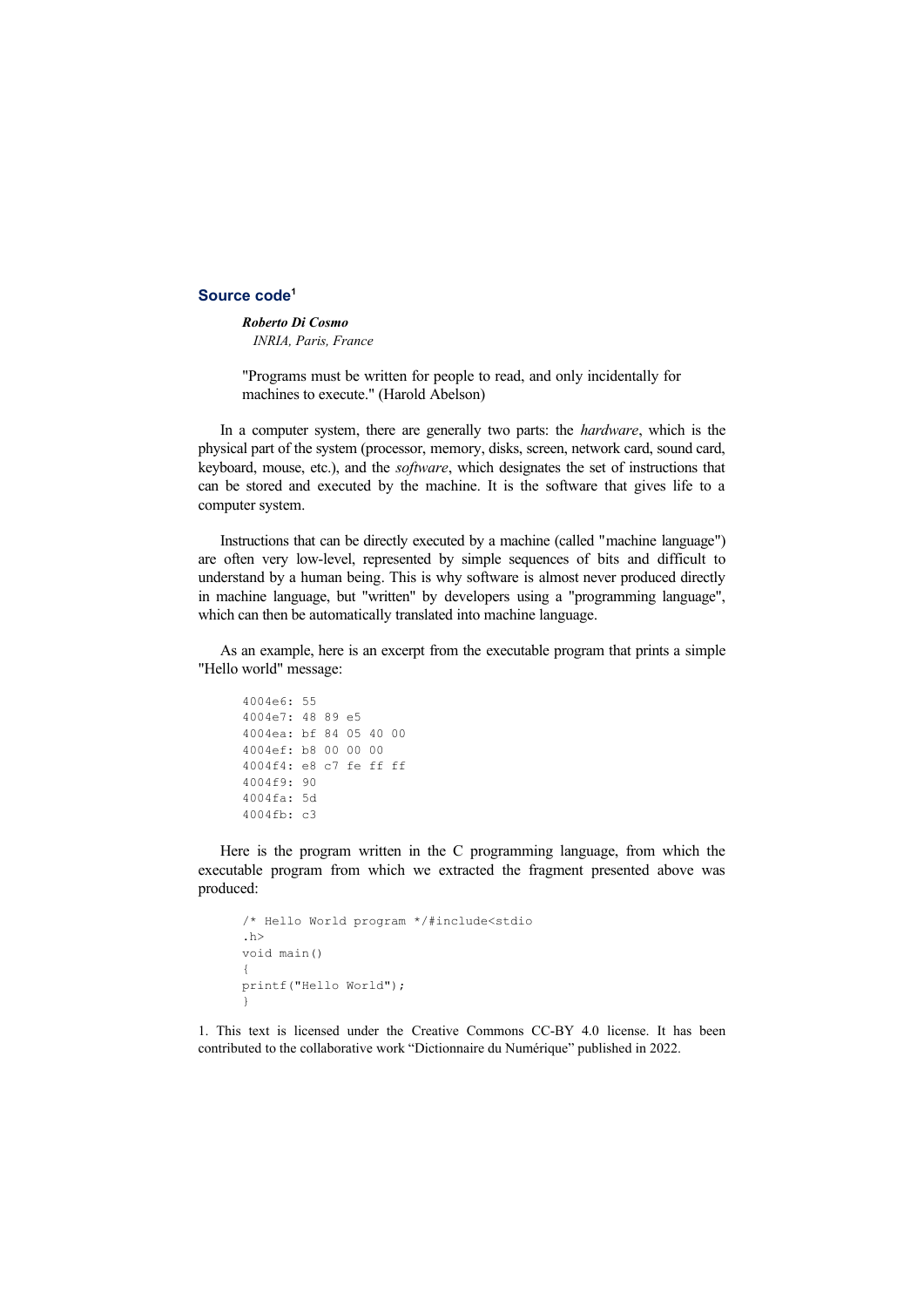The "source code" of software is generally understood to be the program that was written by the developer and from which the executable code is obtained on a machine. Also, one might be tempted to consider as "source code" any program written in a programming language. As technology has evolved, the situation has actually become more complex: developers have sophisticated tools that can "produce" programs in one programming language (such as C) from programs written in higherlevel programming languages, to the point that it is not enough to look at the language in which a program is written to know whether that program was written by a developer or generated automatically from a higher-level program.

That is why the definition of "source code" for software, found in the GPL, is "the preferred form for a developer to make a modification to a program".

Source code is a special form of knowledge: it is made to be *understood by a human being,* the developer, and can be mechanically translated into a form to be *executed* directly on a machine. The very terminology used by the computer community is telling: "programming languages" are used to "write" software. As Donald Knuth, one of the founders of computer science, wrote, "programming is the art of explaining to another human being what you want a computer to do".

Software source code is therefore a *human creation*, just like other written documents, and that is why it falls within the scope of copyright law. Software developers thus deserve the same respect as other creators, and it is essential to ensure that any changes to copyright law take into account the potential impact on software development. This was not the case in the drafting of EU Directive 2019/790, the first draft of which seriously endangered the collaborative development of open source software, and which required a significant effort to make the necessary corrections.

As software source code becomes more and more complex, it is regularly modified by groups of developers who collaborate to make it evolve: to understand it, it has become essential to have access to its development history.

The software source code is thus incorporating *an important part* of our scientific, technical and industrial heritage, and thus constitutes a valuable heritage, as already argued by Len Shustek in an excellent article in 2006.

This is one of the missions of Software Heritage, an initiative launched in 2015 with the support of INRIA, in partnership with UNESCO, to collect, organize, preserve and make easily accessible all the source code publicly available on the planet, regardless of where and how it was developed or distributed. The goal is to build a common infrastructure that will allow a multiplicity of applications: of course, to preserve the source code in the long term against the risks of destruction, but also to